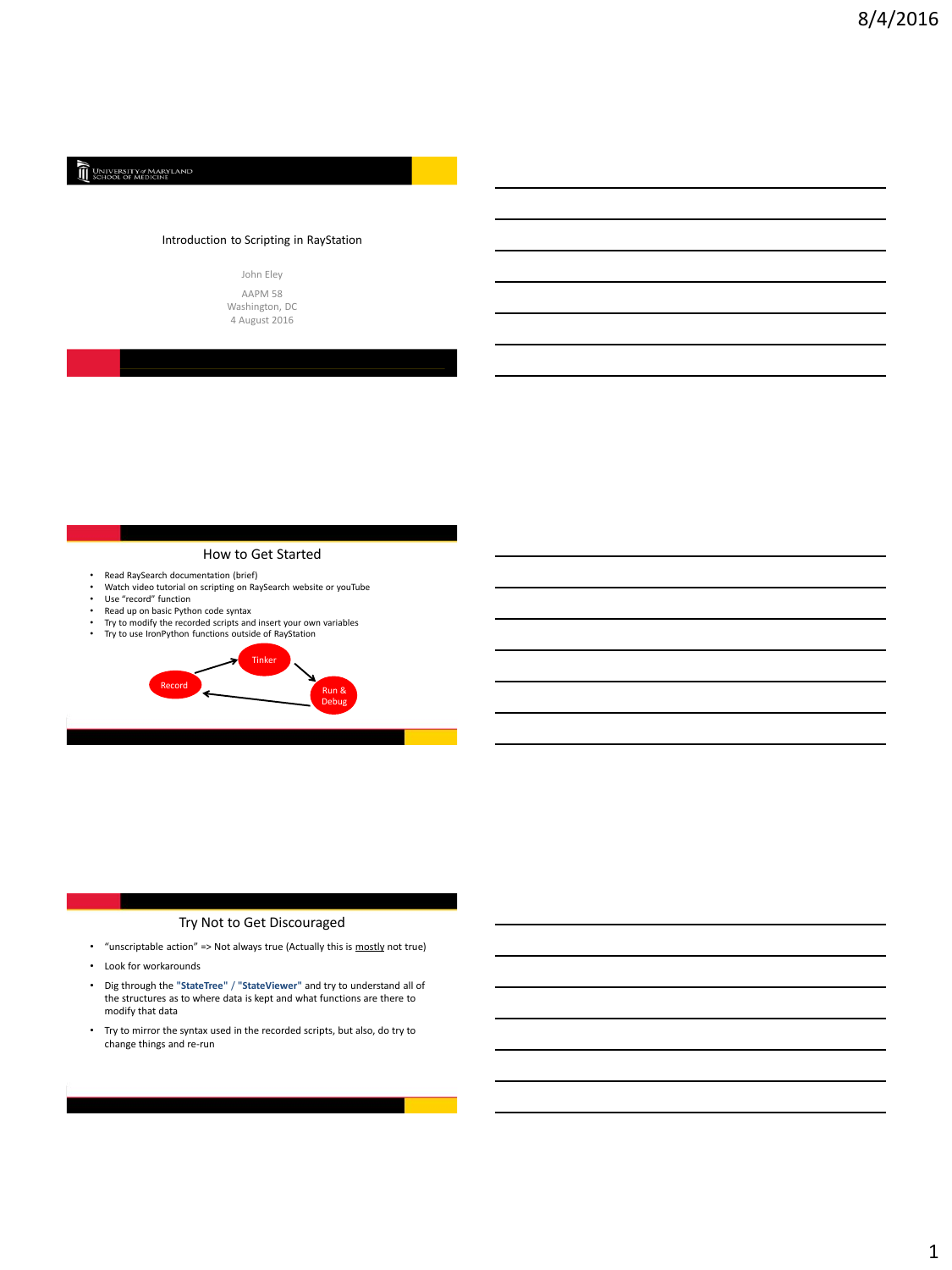# Script Header

• Typically a version of this will auto-generate when recording the script<br>• But this is also the place to import additional functionality (libraries) to But this is also the place to import additional functionality (libraries) to IronPython that you wish to use



# Example 1

Automatically extract a set of dose-volume statistics and display in terminal

- Assumes plan is finished, just wish to see a specific dose statistic, for example *V-60Gy to the brain*
- Useful for internal reporting, clinical trials, faster than clicking around with a mouse on a DVH curve

#### $dV60GvBrain = patient$

avexysrain = partent<br>
.DoseOnExaminations[0].DoseEvaluations[0] \<br>
.DoseOnExaminations[0].DoseEvaluations[iLastDose] \<br>
.GetRelativeVolumeAtDoseValueS(RoiName=pcBrainName, DoseValues=[6000])<br>dV60GyBrain = dV60GyBrain[0] \*

dBrainVolume = patient.PatientModel.StructureSets['CT 1'].RoiGeometries[pcBrainName].GetRoiVolume() # cm3

# Example 2: Automatically Create Treatment Plans



- Scripted: • Add proton fields and set gantry angles
- Specify target and dose prescription
- Perform robust optimization for each field to ensure adequate margins for proton range uncertainty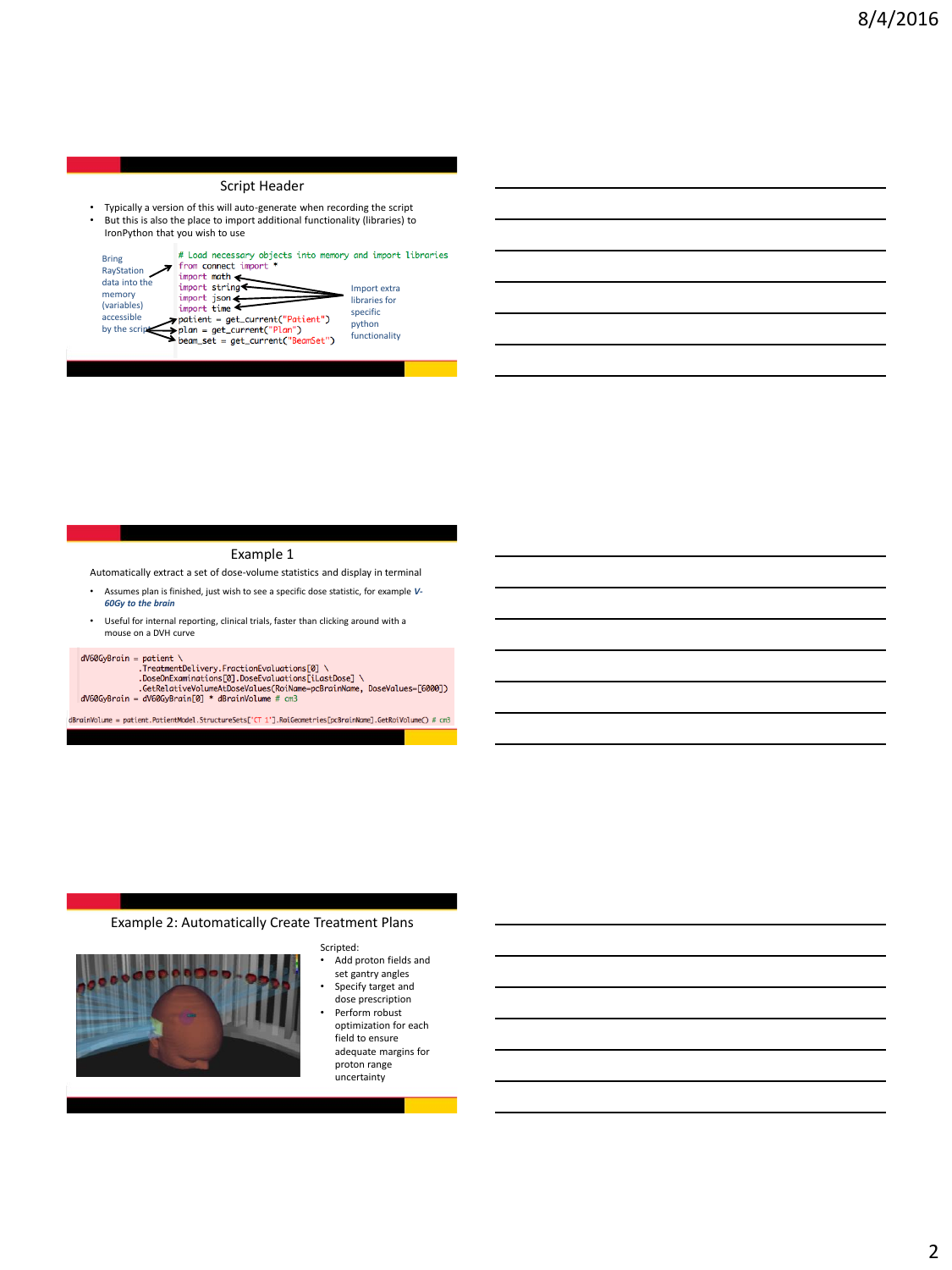

Example 3: Simulate scanned proton treatment during patient respiration

**State** 6

State



 $\frac{1}{\sqrt{2}}$ 

 $\frac{5t}{2}$ 



State 3 State 4 Auto-compute deformation vectors for 4DCT

Compute (warped) state doses

State of the state of the state of the state of the state of the state of the state of the state of the state o<br>State of the state of the state of the state of the state of the state of the state of the state of the state State 5



• *Part of proton field that is irradiated in each respiratory phase*